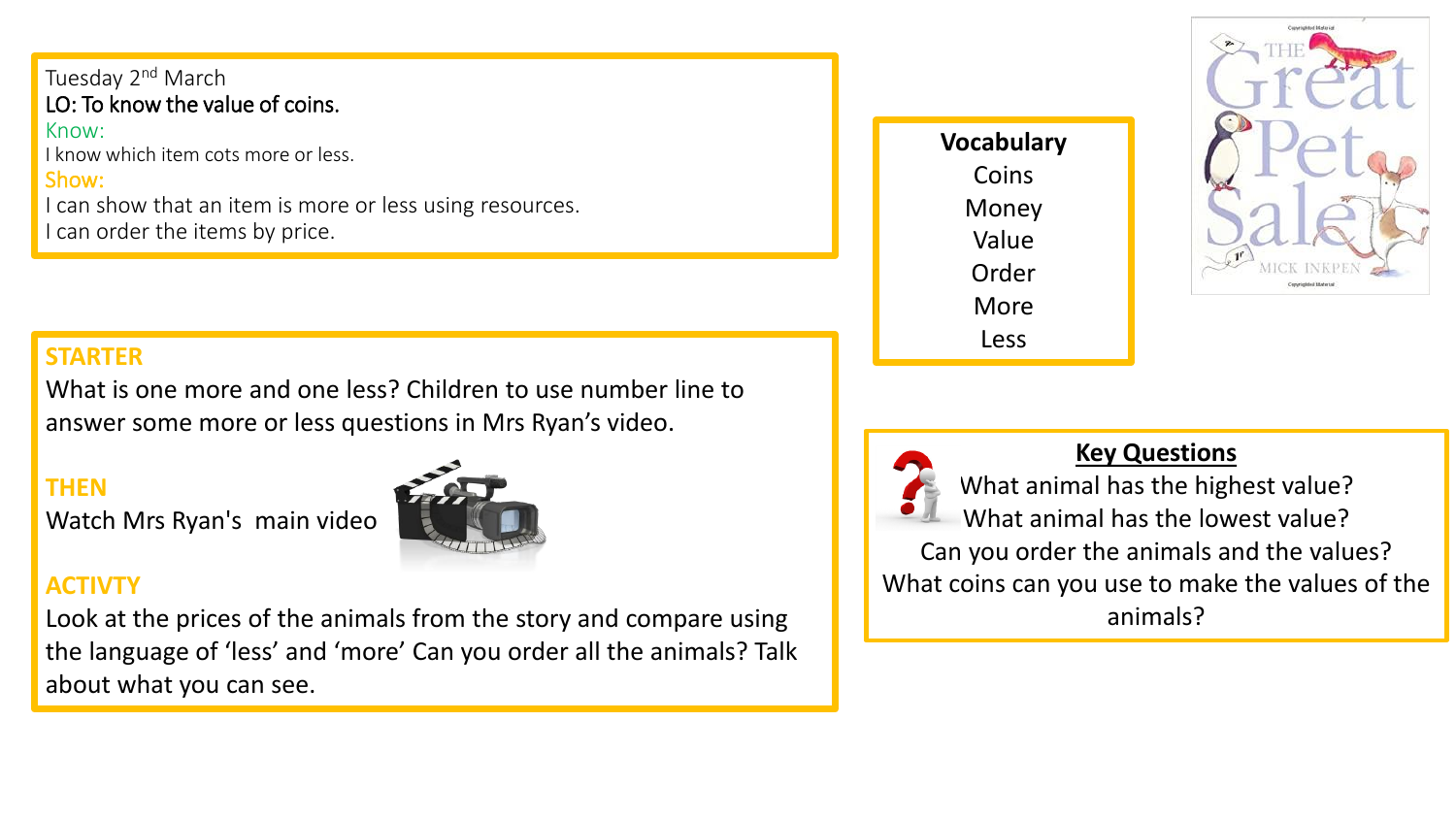

Can you decide if the statements are true or false? Can you justify your answer?

- 1. The pelican is more than the turtle.
- 2. The koala is less than the penguin.
- 3. The parrot and the puffin together cast 10p.
- 4. The salamander costs the same as the 2 turtles.
	- 5. I need a 2p and a 5p to buy the skint.
	- 6. The gecko is more than the anteater.
	- 7. The gecko is less than the broen things.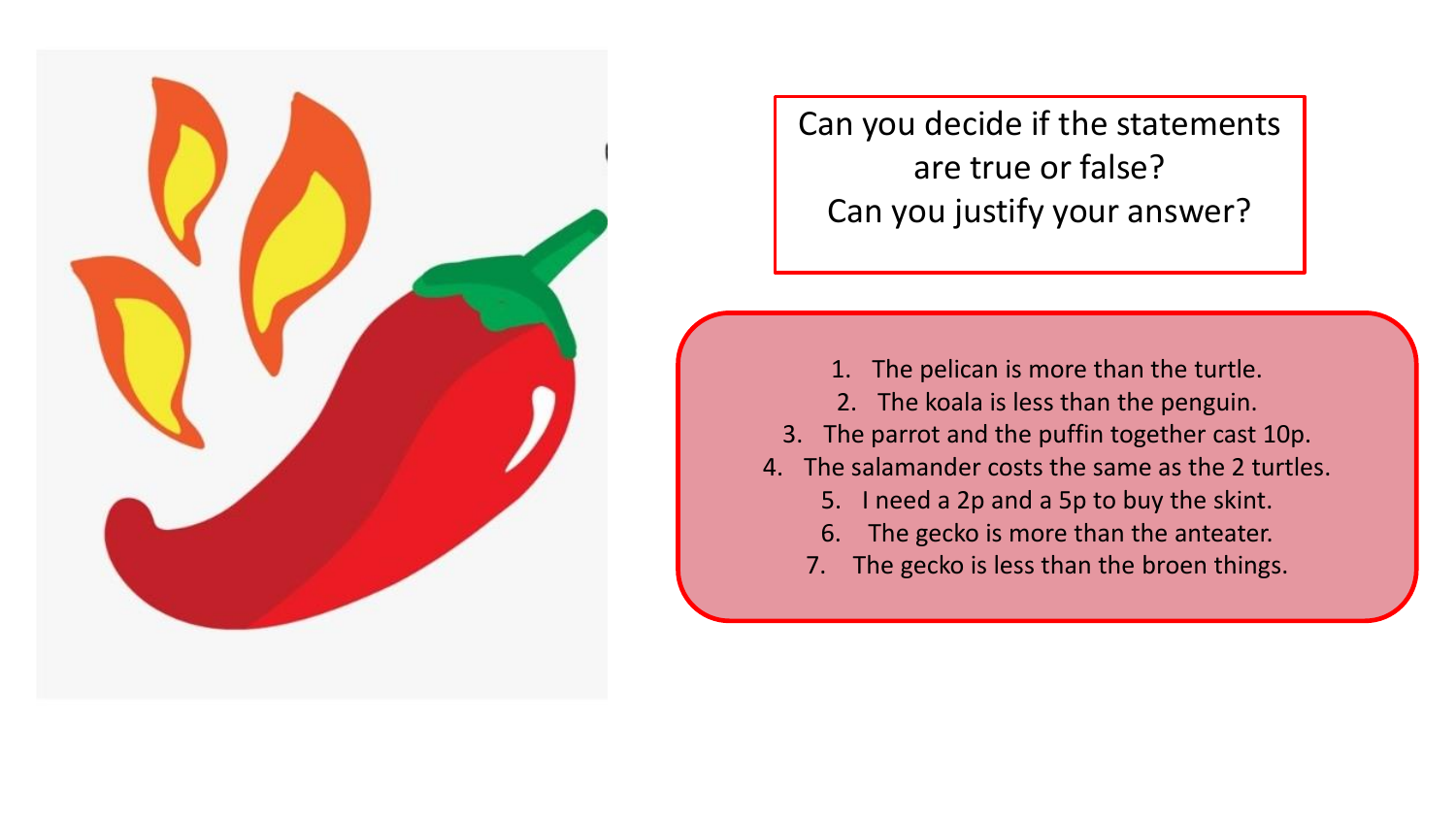My chosen animals are penguin and terrapin and skink.



Terrapin Skink Penguin  $2p$ 7p 5<sub>p</sub>

- 1. Choose 2/3 animals
- 2. Order them from the lowest value to the highest value.
- 3. Answer the questions
- 4. Use coins to show the values of each animal



Can you order these animals in accordance to their values? Can you make their values? Which has the highest/smallest value? Which is more/less?



How much more/less are there between 2 of the animals? What is the difference between the highest and the lowest valued animal?

Can you order all the animals from the story? Use the maths vocabulary to talk about the animals and their monetary values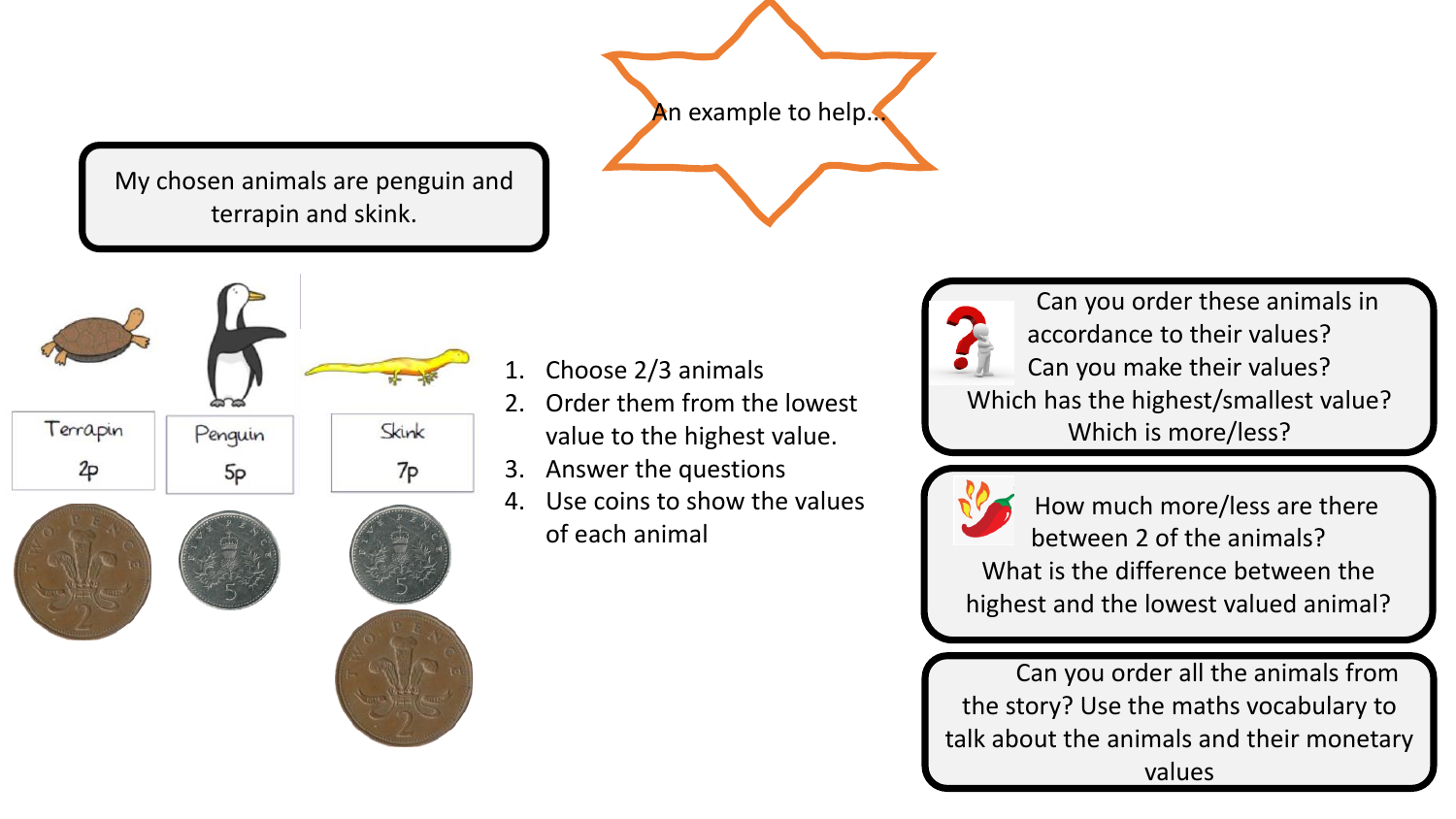